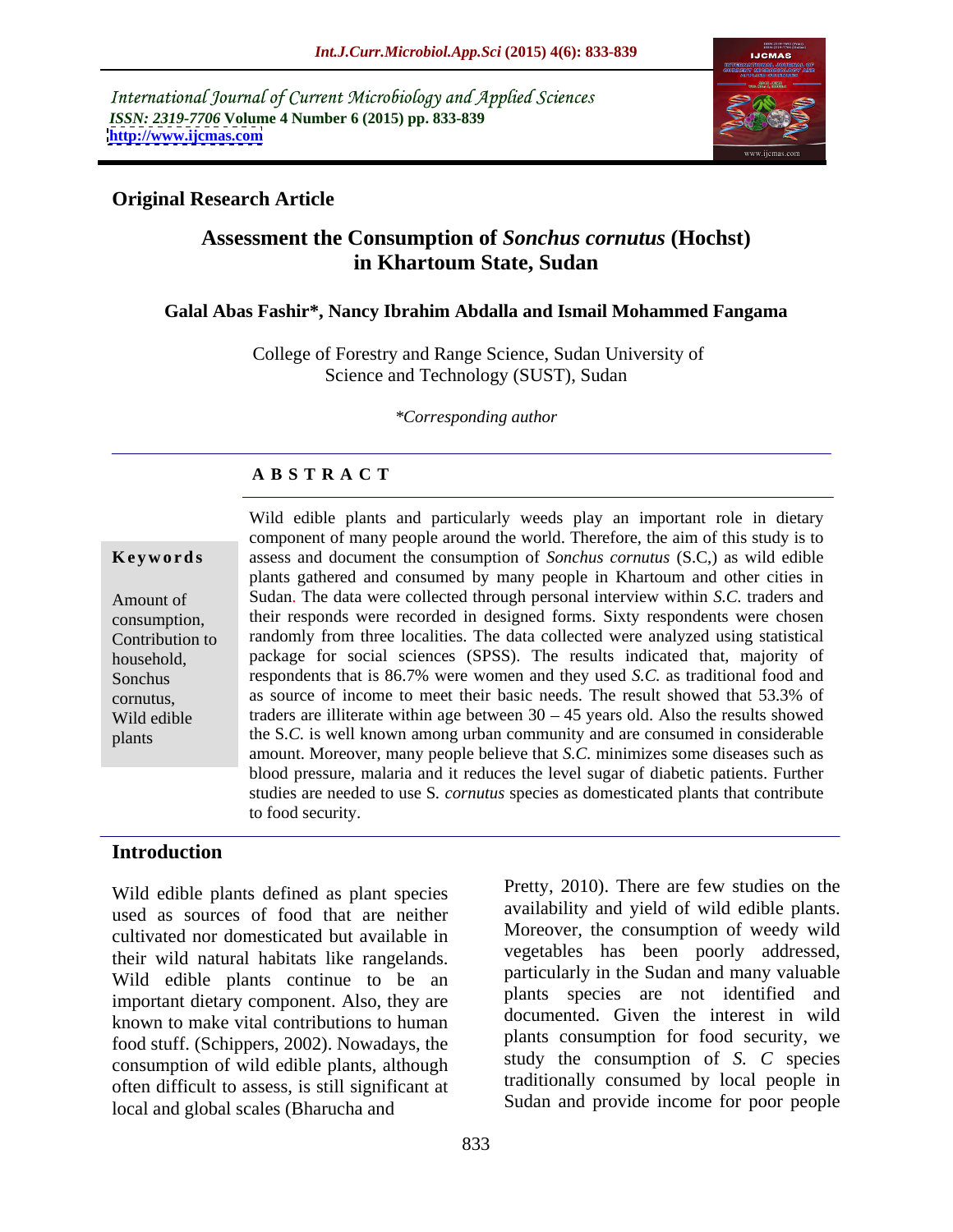specially women, this vegetable species are margins sharply denticulate, glabrous, the frequently found in local markets in big leaves contain white fluids and are generally cities such as Khartoum, some people belief that *S.C.* can treat and decrease a risk of acuminate at the apex, base amplexicaule. many diseases like blood pressure, malaria Margins with denticulate segments, and diabetes. Among those wild edible herbs glabrous. Petioles absent. Inflorescences is *S.C*, locally named *Molieta* which terminal, many - flowered panicles with contributed to human food in Sudan not only glabrous. Seed oblanceolate, scabrous, for rural communities, but also for urban lengthwise 10-15 ribbed glabrous, light communities because of changes of life style due to economical situation. These plants species are characterized by their local **Distribution** availability, growing naturally, mainly consumed raw as salads with low input. The Widespread in many African countries, from study aimed to assess and document the economic value of *S.C* within local Nigeria and Southwards to Zimbabwe and

The scientific name is *Sonchus cornutus* also its found in the Southern Kordofan Hochstex oliv and Hierm The synonym is *Launaea cornuta, Launaca exauriculata, Prenanthes somaliensis, and Sonchus oleraceus.* The family is Asteracea Alt. Compositae and the genus is Sonchus. Locally known as Molieta. Nomen number: The nutritional composition of young *S.*  451833. Place of publication. D. Oliver, *cornutus* leaves is per 100 g edible portion: FL.trop. Afr.3:4591877. Name verified on: water 86.8 g, protein 3.9 g, fat 0.9 g, 03-Jon- 2007. By ARS Systematic carbohydrate 4.5 g, Ca 214 mg, P 13.2 mg, Botanists, no species priority site assigned. Fe 7.2 mg, ascorbic acid 18.7 mg (Ndossi & In Sudan the plant was identified and authenticated by a botanist at the Medicinal and Aromatic Plants Research Institute, National Centre for Research, Khartoum, Sudan. Sudan. Sudan and Sudan Sudan Sudan Sudan Sudan Sudan Sudan Sudan Sudan Sudan Sudan Sudan Sudan Sudan Sudan Sudan Sudan Sudan Sudan Sudan Sudan Sudan Sudan Sudan Sudan Sudan Sudan Sudan Sudan Sudan Sudan Sudan Sudan

a ground rosette, tap root up to 01 m high. The adult plants stem is glabrous, smooth or rosette leaves runcinate, acute ate apex. Gezira States, (Ministry of Human Gradually narrowed towards the base Development & labour, 2015), the

bitter in test. stem leaves. Less divided, Margins with denticulate segments, brown achenes. (Broun *et al*, 1991).

# **Distribution**

community. Mozambique **(**Shumsky, 2014). In Sudan it **General characteristics of** *Sonchus* that cover vast plain between 30 – 35 *cornutus* **species** Eastern longitudes and 13 – 18 Northern Ethiopia, Djibouti, and Sudan Westwards to is distributed and generally in central Sudan latitudes covered an area about 250000km, State, Blue Nile and White Nile state, (Broun *et al*, 1991).

### **Nutritional value**

Sreeramulu, 1991).

# **Methodology**

**Morphological description** and latitude 15<sup>°</sup>-16<sup>°</sup> N in an area about Annual leafy glabrous herb, emerging from the north and the east side by the River Nile slightly striate, hollow. Leaves alternate, the southern sides by Kassala, Gedaref and The study was carried out in Khartoum state which lies between longitudes 31º.5 -34º E 28.165 square kilometers. It is bordered on State, on the northwestern side by the Northern State, and on the eastern and Gezira States, **(**Ministry of Human Development & labour, 2015), the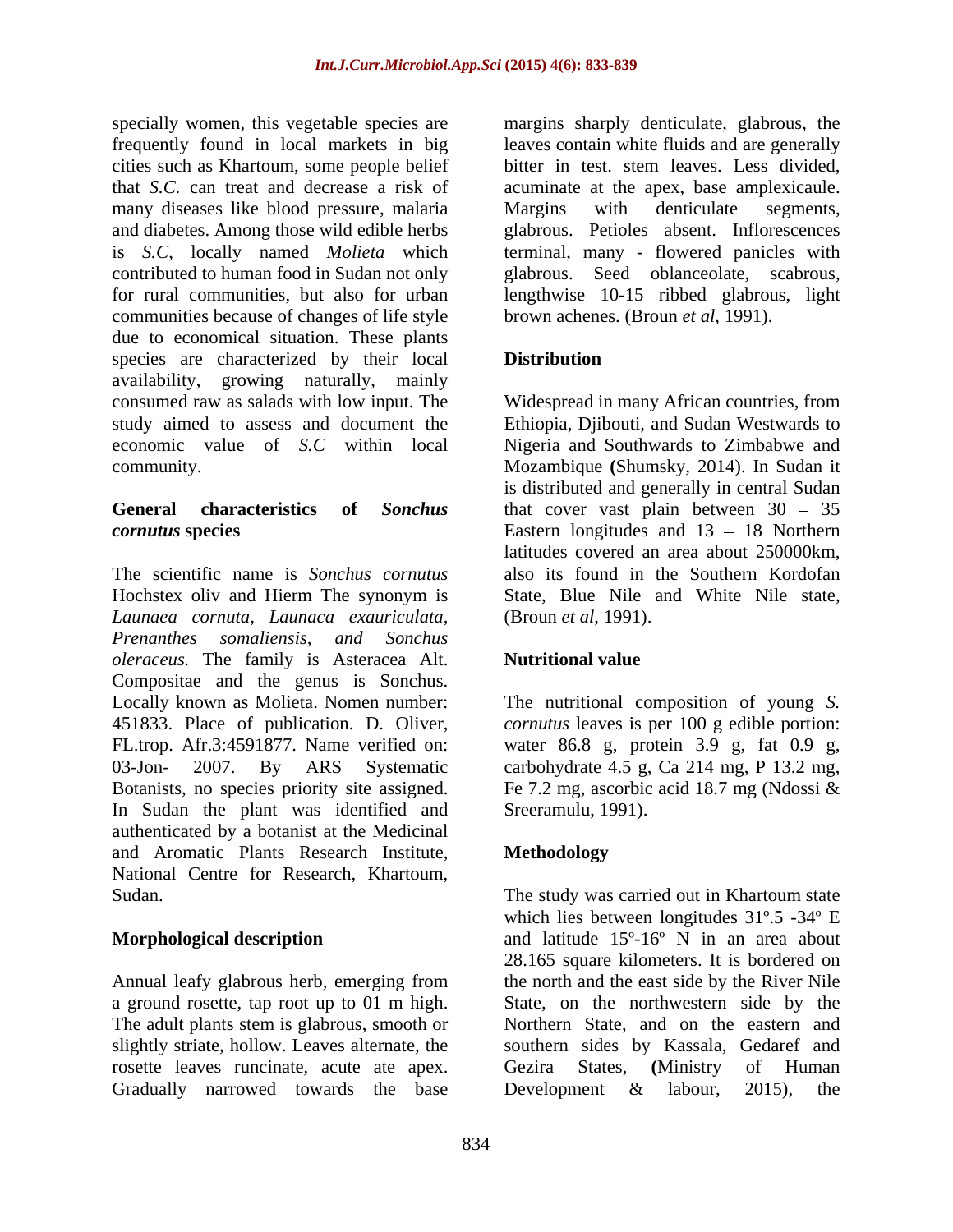temperature in summer ranges from 25 to be attributed to civil war and they live near 40 °C. Average rainfall reaches  $100-300$ mm anually. The data were collected women also use their indigenous knowledge through interviews using a structured questionnaire and group discussion. Key informant interviews were held within *S.C.* agreement with several studies conducted in traders. A total of 60 respondents were the Mediterranean area (Pieroni *et al*, 2005) chosen randomly from three localities showed that women are the major deposits namely West Nile locality, Umdorman locality and Jebel Aulia locality, three local markets were selected in each locality, covering the data about age, sex, level of education, economic income, the amount of The results in table (3) show that the consumption from trade, place of collecting *S. cornutus,* quantity of consumption and its contribution to household.. Secondary single, this indicated that the cost of living is information for the study was obtained from increasing for them. Therefore, poverty and the documents related to the study. These documents included reports, scientific papers, textbooks and handbooks.

### **Results and Discussion**

According to the results in table (1) there majority of them were poor, furthermore, the were significant differences among high level of illiteracy may attribute to their respondents ages groups, 66.7 % were choice of other occupation, because they within age of 36 and 50 years old and only 20% between ages  $26 - 35$ . This may be due the increases of illiteracy may be due to fact to fact that, wild edible plants are less popular among young people, old and middle aged people still retain wide knowledge and collect them. Furthermore, equipments, lack of education or poverty and hunger are forcing them to do this work, and they have no money to trade women are some of the numerous factors

The results in table (2) show that majority<br>
Results in table (5) indicated that 53.3 % of<br>
Results in table (5) indicated that 53.3 % of<br>
Results in table (5) indicated that 53.3 % of<br>
Results in table (5) indicated that 86.7% of respondents were women. This respondents stated that they earned between may be attributed to the increase in rate of 61 and 80 Sudanese pounds per day, while poverty within women, particularly within 34.4% earned between 40 and 60 Sudanese age 40 and above. Moreover, the majority of pounds per day. This shows that the majority respondent comes from rural areas. This can of rural dwellers consumed *S. C.* in daily

to the schemes round Khartoum. Rural to improve their livelihoods and to meet their basic needs. These data are in of wild plant local knowledge.

### **Marital Status of respondents**

majority of respondents 86.7% were married and have children, while only 13.3% were economic pressure have force them to look for other sources of income.

### **The educational level**

Ages of respondents **respondents** respondents interviewed were illiterate while in other alternatives. that contribute to illiteracy. The study reveals that 53.3 % of the 41.6% were educated. This shows that the choice of other occupation, because they have not experienced to do other jobs. Also that the most of respondents come from areas that lack of social services such as lack of good food, inadequate treatment and equipments, lack of education or employment and discrimination against

### **The sex of respondents Economic income from** *Sonchus cornutus*

Results in table (5) indicated that 53.3 % of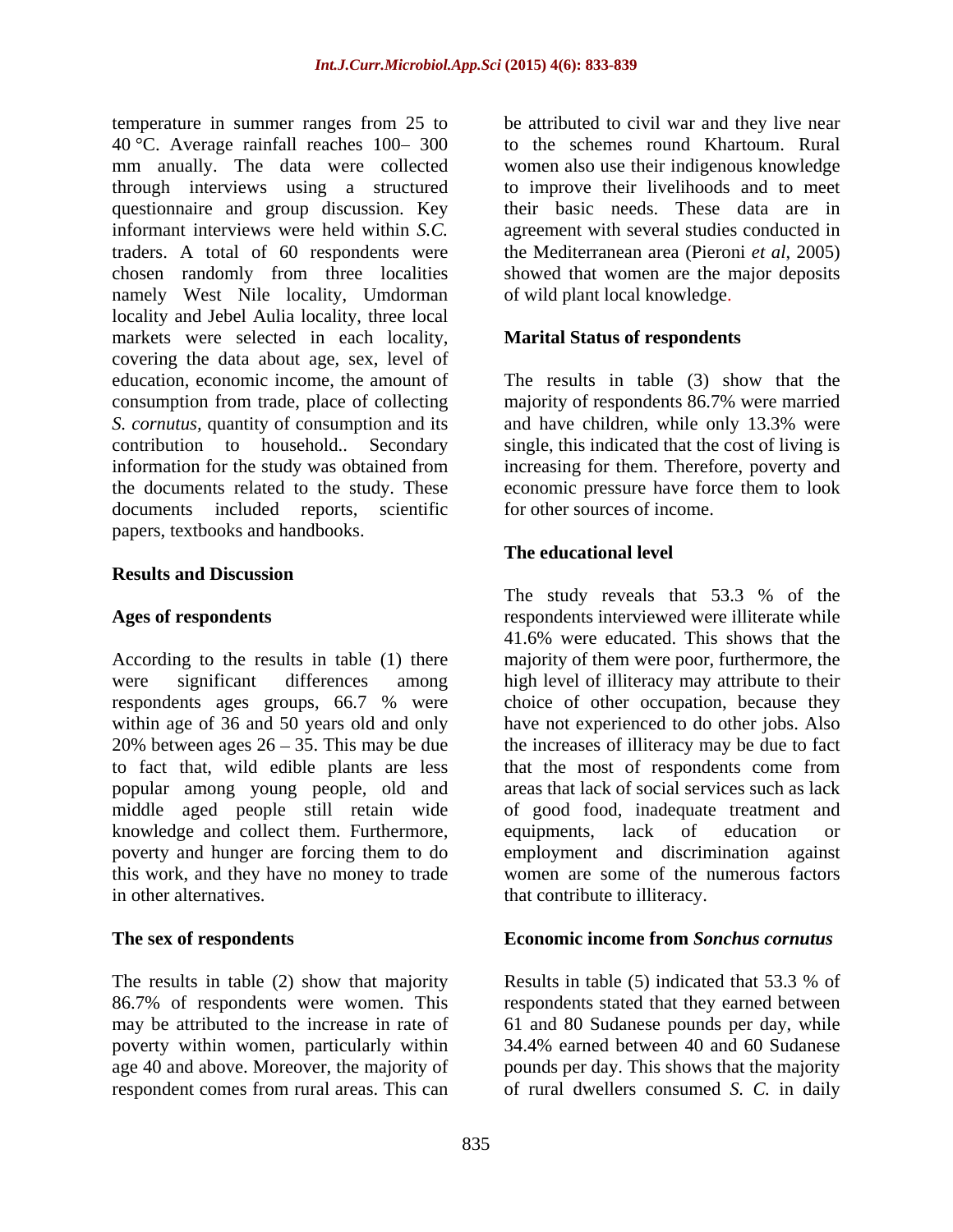meal and used it as traditional food that **Consumption** of *Sonchus cornutus* **per** when they migrated to urban. Furthermore, day the economic pressures lead many peoples traders are quite good for sustaining these characterized by a rapid growth and closer to people's residences, thus being readily acceptability among the Sudanese available for collection and consumption.

# **day**

to look for cheaper food to diversify their Table (6) shows the amount of consumption daily meals. Also the economic earning for per day in Kilograms only 53.3% of jobs, because *S.C.* gathered freely from wild Kilograms per day. The considerable and schemes round Khartoum city. The amount collected maybe attributed to the majority 100% of respondents said they availability of *S. C.* near the Khartoum city, gathered *S.C.* round Khartoum. In addition also this indicates that the freely gathered to that the wide use of *S. C.* may also depend *S.C.* is essential and very important and on the fact that it is a vegetable plant, provides households income and food for respondents said they sell between  $20 - 30$ the households and it enjoys cultural acceptability among the Sudanese community.

**Table.1** Ages of respondents

| Ages      | Frequency                | Percentage     |
|-----------|--------------------------|----------------|
| $10 - 18$ |                          |                |
| $19 - 25$ |                          |                |
| $26 - 35$ |                          | $\Delta$<br>∠∪ |
| $36 - 50$ |                          | 66.7           |
| Total     | $\overline{\phantom{a}}$ | 100            |
| Sign.     |                          | ***            |

NS = Not significant (p>0.05). \*= Significant (<0.05). \*\*= Highly significant (p<0.001). \*\*\*= Very highly significant (p<0.0001).

### **Table.2** The sex of respondents

|                             | Frequency     | Percentage |
|-----------------------------|---------------|------------|
| Female                      | $\sim$ $\sim$ | 86.7       |
| Male                        |               | 13.3       |
| fotal                       | -60-          |            |
| $\sim$<br>S <sub>1</sub> gn |               | ***        |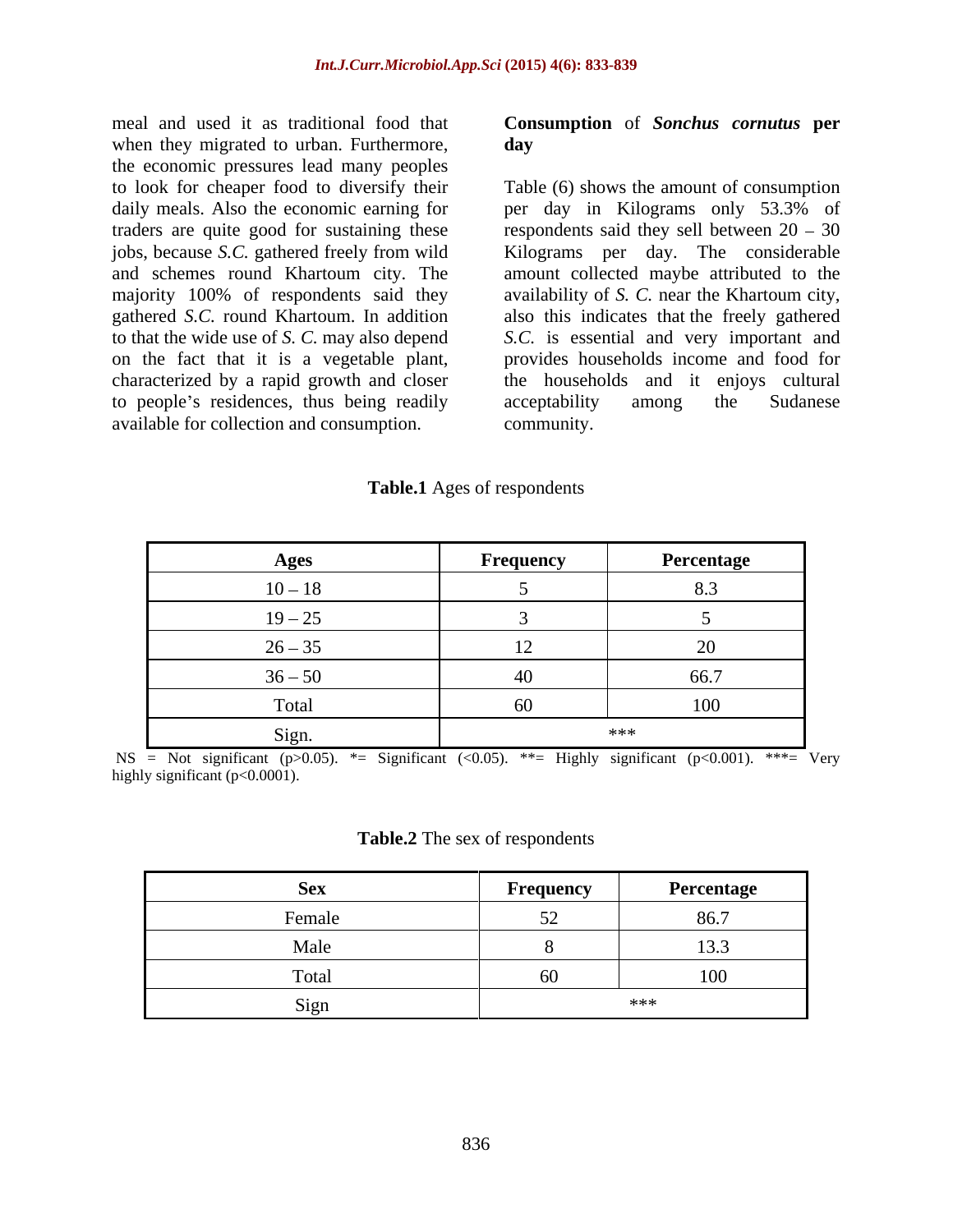### *Int.J.Curr.Microbiol.App.Sci* **(2015) 4(6): 833-839**

| <b>Marital Status</b> | Frequency | Percentage |
|-----------------------|-----------|------------|
| Married               | $ -$      | 86.7       |
| Single                |           | 13.3       |
| Total                 | 60        | 100        |
| Sign                  |           | ***        |

# **Table.3** Marital status of respondents

# **Table.4** The educational level

| <b>Educational level</b> | Frequency                        | Percentage                               |
|--------------------------|----------------------------------|------------------------------------------|
| Illiterate               | $\sim$<br>$\sim$ $\prime$<br>ے ب | $\sim$ $\sim$<br>33.3                    |
| Primary                  | رے                               | 41.6                                     |
| Secondary                |                                  | $\boldsymbol{\mathsf{u}}\cdot\mathbf{r}$ |
| Total                    | 60                               | 100                                      |
| Sign                     | ***                              |                                          |

# **Table.5** Economic income from *Sonchus cornutus*

| <b>Economic income</b> | Frequency | <b>Percentage</b>      |
|------------------------|-----------|------------------------|
| $20 - 40$              |           | 8.3                    |
| $41 - 60$              |           | 34.4                   |
| $61 - 80$              |           | 53.3                   |
| $81 - 100$             |           | $\sim$ 1<br>$\cup$ . 1 |
| Total                  |           | 100                    |
| Sign                   | ***       |                        |

# **Table.6** Consumption of *Sonchus cornutus* per day

| <b>Amount of consumption (Kg)</b> | Frequency | Percentage             |
|-----------------------------------|-----------|------------------------|
| $10 - 20$                         |           | 34.4                   |
| $21 - 30$                         |           | 53 <sup>°</sup><br>JJ. |
| $31 - 40$                         |           | 13.3                   |
| Tota.                             |           |                        |
| Sign                              |           | ***                    |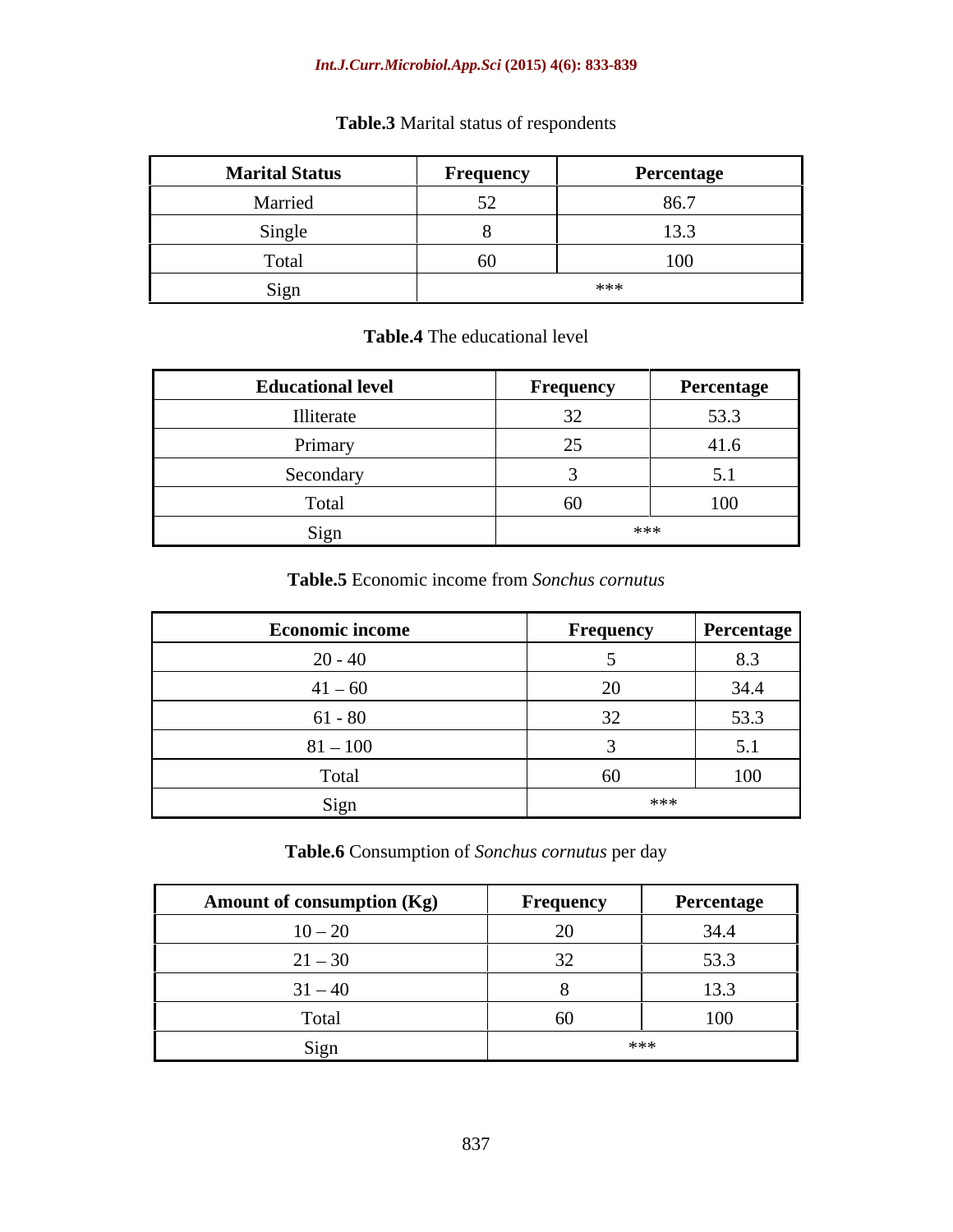**Figure.1** Uses of *Sonchus cornutus* 



The results in Figure (1) shows that majority 100% of respondents said that they use *S. C* because they believe it can reduce blood pressure, while 93.3% said it can reduce the level of sugar in diabetic patients and Hayat, M., Tigani. H, Hassan, K. Abdel minimizes malaria and stomach troubles. The consumption of wild edible plants witro antitheilerial activity of species as food and for medicinal purposes has been documented in many studies Topclass Journal of Herbal (Hayat *et al,* 2013) reported that *S.C*. was tested as anti-malarial and an antimicrobial and against malaria vectors in Sudan. *S.C* was the source of many medicinal active compounds, due to the bio-active properties plants from Asteraceae family that are Ministry of Human Development & labour, greatly used to treat many diseases (Wegiera *et al,* 2012) Website: [www.mhd.gov.sd](http://www.mhd.gov.sd).

Bharucha, Z., and J. Pretty. (2010). The Agricultural Systems. Philosophical

- Uses of *Sonchus cornutus* and Walter. H (1991). Common Broun. M, Burgstaller. H, Hamdoun. A. M weeds of central Sudan, Distributed by: Verlag Josef Morgraf, Scientific Books Muhlstrabe 9, P.O. Box 105 D- 6992 Weikersheim, fed. Rep. of Germany.
	- Rahim, H. (2013). Evaluation of in vitro antitheilerial activity of *Sonchus cornutus* aqueous extract, Topclass Journal of Herbal MedicineVol.2 (5) pp.90-94,26 May, 2013Available online at <http://www.topclassglobaljournals.or> gISSN 2315-8840 ©2013 Topclass Global Journals
	- $(2015)$ . Sudan Khartoum state.
- **References** Chemical studies on the nutritional Roles and Values of Wild Foods in Science and Technology 28(3): 183 Ndossi, G.D. & Sreeramulu, N. (1991). value of Launaea cornuta - a wild leafy vegetable. Journal of Food 184.
	- Transactions of the Royal Society B- Pieroni, A. Nebel, S. Heinrich, M. (2005). Biological Sciences 365:2913 2926. Food for two reasons: culinary uses